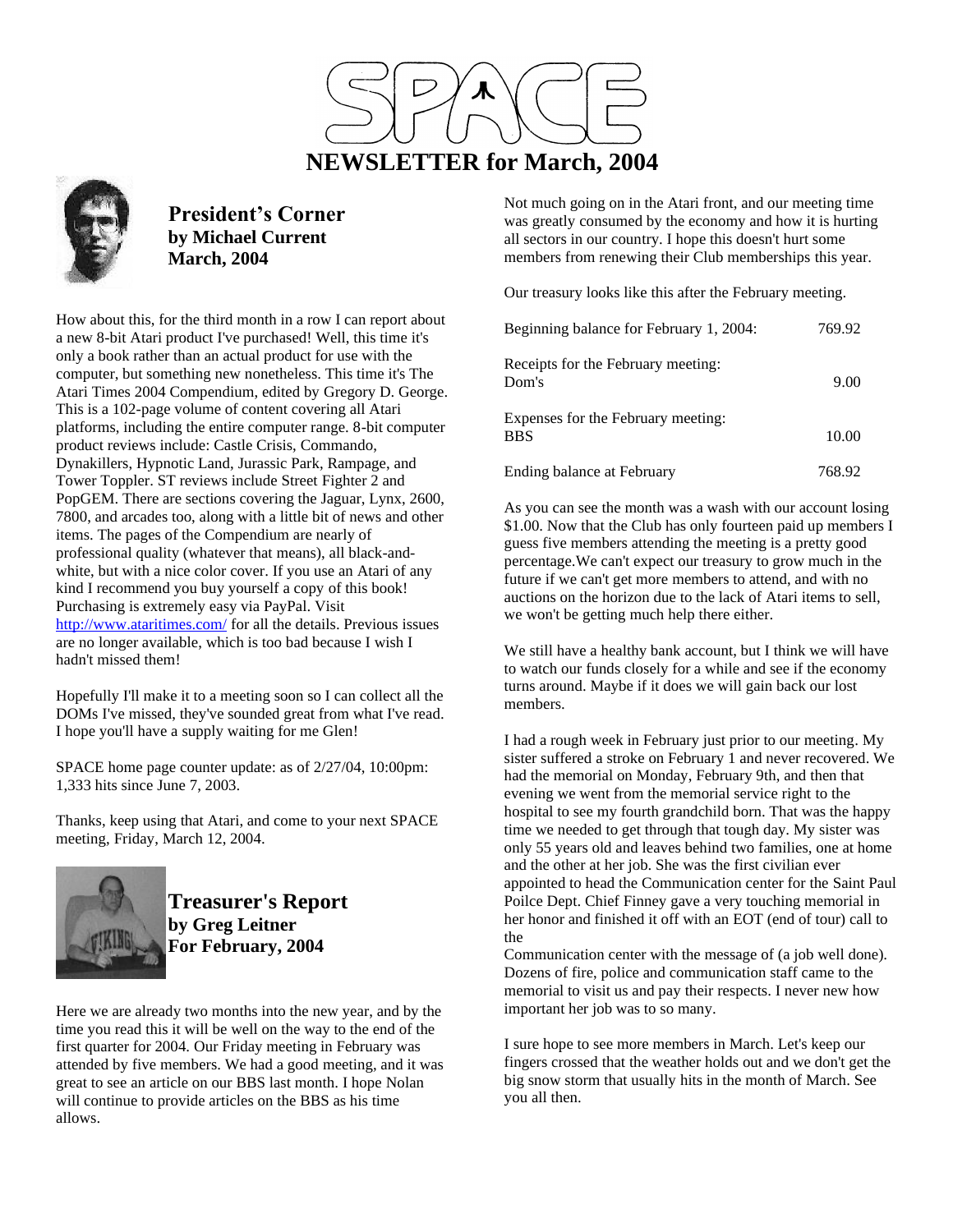

**Secretary's Report By Nolan Friedland For February, 2004**

Meeting started at 7:40 PM.

Greg welcomed everyone to the meeting and then I read the minutes fromthe last meeting.

We took a heavy hit the second month in a row with \$150 being paid out for the room rental through the end of 2003, \$69.19 to Michael Schmidt - our newsletter editor - for 8 months, and \$10 for the BBS. The total paid out was \$229.19. For income there was one membership renewal at \$15 and 2 DOMs sold at \$3 each for a grand total of \$21. As of the end of January 2004, SPACE's bank balance stands at \$769.92.

It was another excellent DOM this month packed with lots of programs. Side A contains Cave Run, Zyclops and Magic - Glen noted that none of these programs have ever been on a DOM before. Side B is the result of going through 16 disks worth of games. A list of most of the games included are as follows: Gunfight, Memory, Moon Base, a well-done Yahtzee type, Roll 'Em, Race in Space, Rainstorm, and Checkers.

As of the start of this meeting there are 14 paid up members.

There are quite a few new things happening with the BBS this month. The Telnet BBS listing counter is now up to 1081 and the Dialup BBS listing counter is at 447. There have been a total of 679 hits to the SPACE BBS website as of the start of the meeting. There was an update submission to the Telnet BBS Listing. A new user from overseas called; The Atari 8- Bit was the topic of discussion for over an hour. File areas on the backup BBS are now being created. Lance Ringquist, owner of BBS Express Professional, gave his permission to make available on the BBS all Pro related add-ons, games, and utilities that have been collected over the years. There are over 16MB - Over 800 files to go through. FidoNet is now fully available on the BBS.

Not too much old business this month - Just a mention of March Madness - And about how eBay pretty much killed it. It's way out in Buffalo, MN.

=======================

And in new business....

We discussed the new BBS Corner column in the newsletter. It was suggested that it be separated a bit from the Secretary's report.

Glen said that he is almost running out of blank labels for the DOMs. Greg said that he would try to get more labels.

A question came up regarding "Search System 2" - something in this month's newsletter. It had some bugs and was

wondering if there were any updates.

There hasn't been any more news as of yet regarding the new 2600 game system, but many people are looking forward to it.

There are copies of the January 2004 issue of IMAGE available.

=======================

The meeting adjourned at 8:27 PM.



**BBS Corner By Nolan Friedland For February, 2004**

Welcome to the BBS Corner!

\*\*\*\*\*\*\*\*\*\*\*\*\*\*\*\*\*\*\*\*\*\*\*\*\*\*\*\*\*\*\*\*\*\*\*\*\*\*\*\*\*\*\*\*\*\*\*\*\*\*

A-T-A-R-I Answers-Tips-and-Relevant Information by Paul Alhart paulalhart@hotmail.com 1988.3

Some may think the 8-bit Atari is dead, but I want to tell you of two products that put new life into mine.

Rambo XL, a 256K memory upgrade for the 800XL & 1200XL computers is one that I don't know how I got along without. It goes in with soldering required for only 1 to 4 connections for most computers. (If your computer's chips are not in sockets, then the job can become a soldering nightmare.) The directions are complete and quite clear though. Rambo XL will make your computer compatible with software written for the 130XE like Atari DOS 2.5's Ram Disk, AtariWriter+ 130, and Typesetter 130 by Xlent. The new memory can also be configured as two full 707 sector single density Ram Disks or as one double density Ram Disk. Of course you can use the memory anyway you want in your own programs. There are now switches to turn Rambo XL on and off because they are not required. Your Atari will run ALL the software it used to plus... I have installed and used Rambo XL in two 1200XL & two 800XL computers without a hitch. I have no complaints and can only say that if you are thinking of a memory upgrade and want to remain compatible, Get Rambo XL.

Rambo XL 256K Memory System ICD, Inc. 1220 Raok St. Rockford, Il. 61101-1437 (815)-968-2228

The MicroStuffer 64K Printer Buffer is another one of those products that make me smile. The MicroStuffer has it's own power supply and just connects between the parallel output to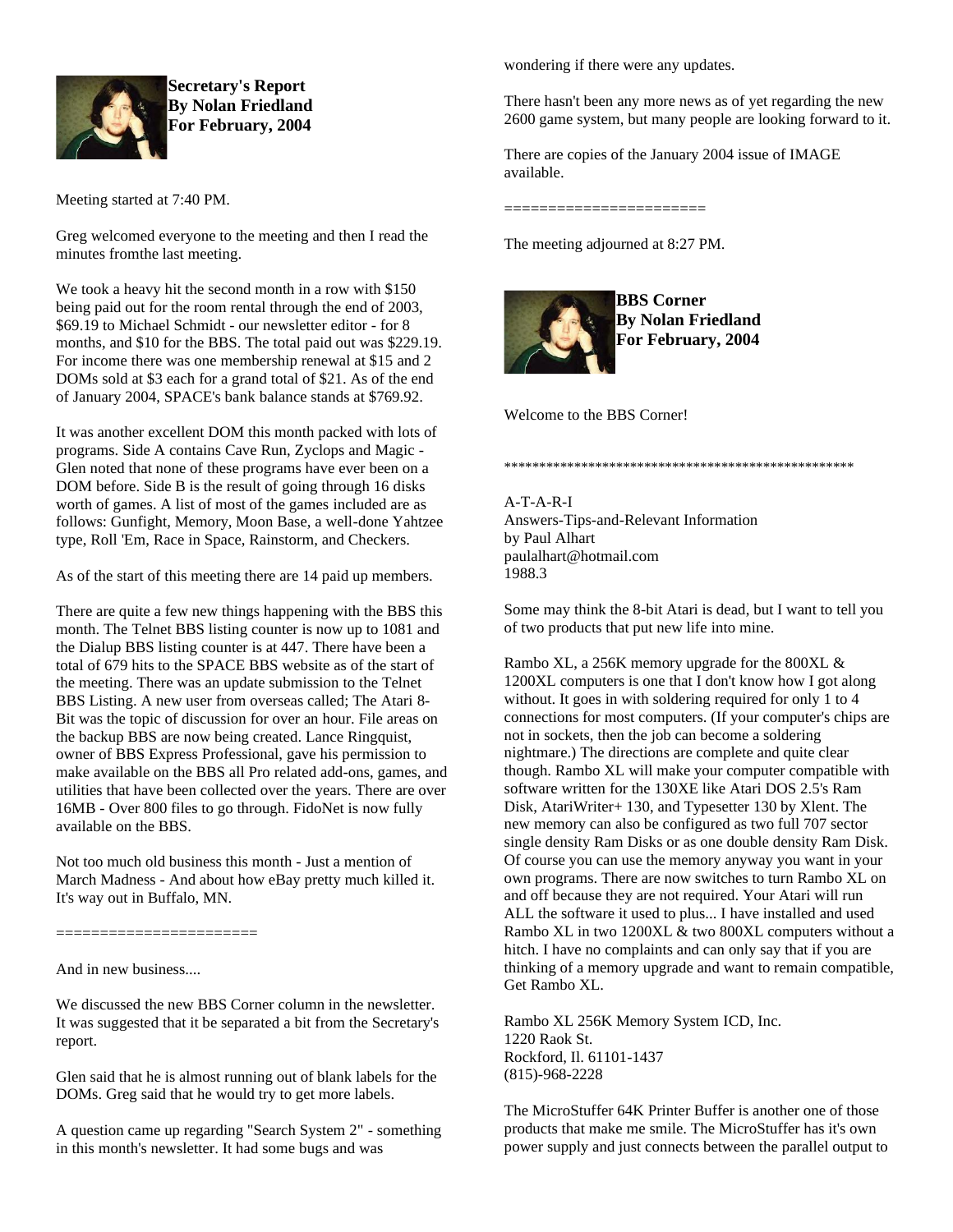the printer and the printer's parallel input. This means that It can be used with any computer system and any printer using the Centronics parallel ports. It can accept up to 32 pages of print at high speed and send them to the printer while you do something else, (Even turning off the computer and re-booting some other software.) A Repeat button allows you to print more copies even while playing Pac-Man.You can be designing a new PrintShop card while the first one is still printing. Graphics use a lot more memory then text, so a whole card may not fit in the buffer at once. Your computer will still be free long before the printer is though. This is another product that I can find nothing to complain about.

MicroStuffer Printer Buffer Supra Corporation 1133 Commercial Way Albany, Or. 97321 (503)-967-9075

Mail-order can either make you smile or make you cry. I've done both. One company that has given me nothing but smiles is Best Electronics. Best has almost any part for any Atari product you can name. They also carry hard to find Atari hardware, printer and disk supplies, Atari jackets, cups, pins, and much much more. I have ordered several custom I.C. chips from Best recently, and each time I have had the parts in 4 days. Everything has worked perfectly and the prices are good. The people at Best are friendly, knowledgeable, and very helpful. If you don't have their catalog, call or write them and get on their mailing list. You won't be sorry.

Best Electronics 2021 The Alameda, Suite 290 San Jose, Cal. 95126 (408)-243-6950

VALLEY STREAM, NEW YORK - February 12, 2004- The organizers of Classic Gaming Expo announced today that the 2004 Classic Gaming Expo will be held August 21 and 22 at the San Jose Convention Center in San Jose, California. Citing ever-growing attendance, the organizers were compelled to seek larger quarters for their seventh annual event; the video gaming industry's largest show dedicated to the preservation and celebration of video game history.

\*\*\*\*\*\*\*\*\*\*\*\*\*\*\*\*\*\*\*\*\*\*\*\*\*\*\*\*\*\*\*\*\*\*\*\*\*\*\*\*\*\*\*\*\*\*\*\*\*\*

"We're very excited about the show's move to the heart of the video game industry," said John Hardie, co-founder of CGE Services Corporation. "Las Vegas has been very good to us, but over the past couple of years attendance has risen to the point that it was getting a little crowded there. We also felt that since many of our alumni and sponsors were located on the West Coast, not to mention a larger collector base and game press, it would be more convenient and comfortable for everyone if the show was relocated to California."

According to Hardie, this year's Classic Gaming Expo will utilize more than 30,000 square feet of exhibit space in the San Jose Convention Center. The main show floor will see an increase of over 7,000 square feet while the keynote speaker room and museum of gaming history will double in size.

In 2003 over 1400 people attended Classic Gaming Expo to see the latest offerings from the various exhibitors, visit the world's most comprehensive video game museum, play classic and modern games, and meet the luminaries of video gaming's past and present. In the history of the show such notable personalities as Nolan Bushnell, Ralph Baer, Jay Smith, David Crane and hundreds of other celebrities have attended and spoken to the attendees. Show co-organizers John Hardie, Sean Kelly and Joe Santulli expect the move to San Jose to further increase attendance and bring more industry pioneers to the show.

Moving the show to California is something we've considered for the past couple of years but finding a suitable location and making arrangements to move and store our vast archive of material has taken a great deal of time and effort," said Hardie. "We look forward to the continued support of our past patrons as well as the new friends we'll make in California."

Classic Gaming Expo is open to anyone with an interest in video games - both classic and modern. Information on attendance, ticketing and past events is available at www.cgexpo.com.

## \*\*\*\*\*\*\*\*\*\*\*\*\*\*\*\*\*\*\*\*\*\*\*\*\*\*\*\*\*\*\*\*\*\*\*\*\*\*\*\*\*\*\*\*\*\*\*\*\*\*

- --Date: Mon, 23 Feb 2004 09:58:26 -0800
- Quadruple instrument speed allowed also for 8 tracks STEREO modules.
- .rmt (.txt,.rmw) filename can be used as the commandline parameter for the automatic loading of this file after start of the RMT tracker. (It's recommended to make association for "rmt" extension to run RMT tracker.)
- Show Play time counter (from 00.0 sec to 9:59 minutes). (default is on, turn off by menu View - Play time counter)
- Menu Track:
- \* Info about using of actual track.
- \* Renumber all tracks (2 types of ordering).
- \* Clear all tracks unused in song.
- Menu Instrument:
- \* Renumber all instruments (3 types of ordering).
- \* Clear all unused instruments.
- Two tracks functions moved from Song menu to Track menu (Search and rebuild wise loops in all tracks, Expand loops in all tracks).
- Size optimization function (menu Song All size optimizations) perform also clearing of all unused instruments

and renumbering of all tracks and instruments now. (So there can be a bit better result of size optimization thanks to removing unused instruments and removing empty gaps after deleting of unused tracks and instruments.)

- Preserve last "From address" value in export of stripped RMT file dialog.

## RMT routine changes

- Several improvements of RMT Atari assembler routine it is 22 bytes shorter now and faster about 50-150 CPU cycles.
- New speed/size optimalization options